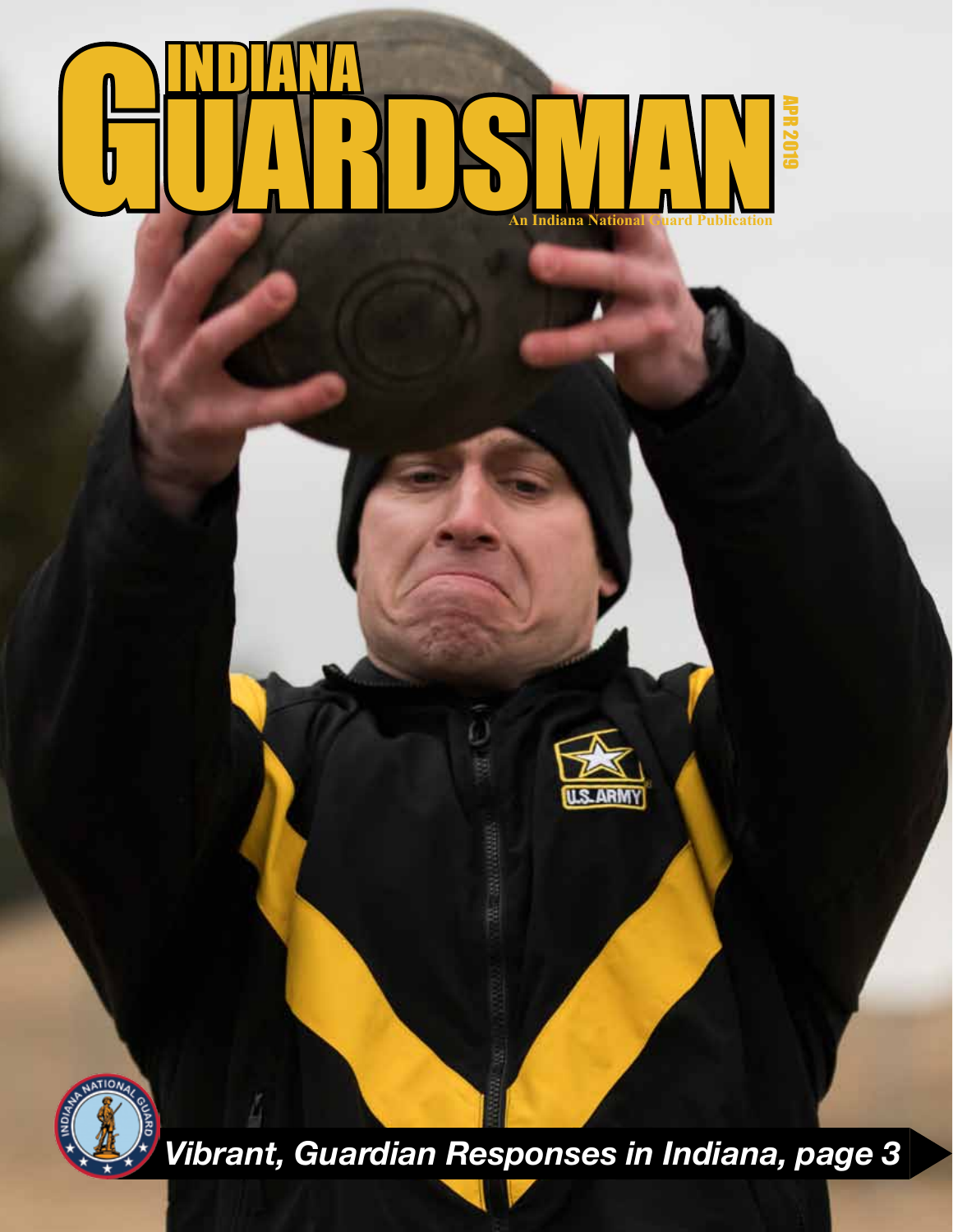# In this Guardsman...

#### *Soldiers pilot Army fitness program*

Hoosier Guardsmen with 1st Battalion, 293rd Infantry Regiment fielded the new Army Combat Fitness Test and is part of several select units around the country taking the test before the Army implements it in October 2019.

Rea[d More:](https://www.dvidshub.net/image/4872814/jrtc) [https://www.dvidshub.net/image/5182903/blacksnakes-host](https://www.dvidshub.net/image/5182903/blacksnakes-host-army-combat-fitness-test)[army-combat-fitness-test](https://www.dvidshub.net/image/5182903/blacksnakes-host-army-combat-fitness-test)

#### *Fitness this popcorn in my belly*

Central Indiana Boy Scouts of America donated more than \$200,000 worth of popcorn to the Indiana National Guard and USO during a ceremony at Stout Field in March.

Read More: [https://www.dvidshub.net/image/5234251/boy-scouts-donate](https://www.dvidshub.net/image/5234251/boy-scouts-donate-popcorn-indiana-national-guard-uso)[popcorn-indiana-national-guard-uso](https://www.dvidshub.net/image/5234251/boy-scouts-donate-popcorn-indiana-national-guard-uso)

#### *38th ID sends troops forward*

As the 38th Infantry Division's headquarters battalion prepares for its upcoming overseas deployment, four Hoosier Guardsmen pave the way.

See More: https://www.dvidshub.net/image/5187049/its-not-good-bye-its[ill-see-you-later](https://www.dvidshub.net/image/5187049/its-not-good-bye-its-ill-see-you-later)

#### *Logistics Ball honors sustainers*

Indiana National Guard and U.S. Army Reserve soldiers honor Hoosier sustainers in inaugural Logistics Ball in February.

Read More: https://www.in.ng.mil/NewsandMedia/TabId/247/ArtMID/5192/ [ArticleID/238/Indiana-National-Guard-Army-Reserve-soldiers-honor-](https://www.in.ng.mil/NewsandMedia/TabId/247/ArtMID/5192/ArticleID/238/Indiana-National-Guard-Army-Reserve-soldiers-honor-Hoosier-sustainers.aspx)[Hoosier-sustainers.aspx](https://www.in.ng.mil/NewsandMedia/TabId/247/ArtMID/5192/ArticleID/238/Indiana-National-Guard-Army-Reserve-soldiers-honor-Hoosier-sustainers.aspx)

**2** May 2018 before the Army implements the test in October 2019. Photo by Tech. Sgt. William Hopper *Cover Photo:* Indiana National Guard Sgt. 1st Class Adam Bieberich, the 1st Battalion, 293rd Infantry Regiment assistant operations sergeant, throws a 10-pound medicine ball during the Army Combat Fitness Test at the 122nd Fighter Wing in Fort Wayne, Indiana, March 15, 2019. The battalion is part of several select units around the country taking the ACFT